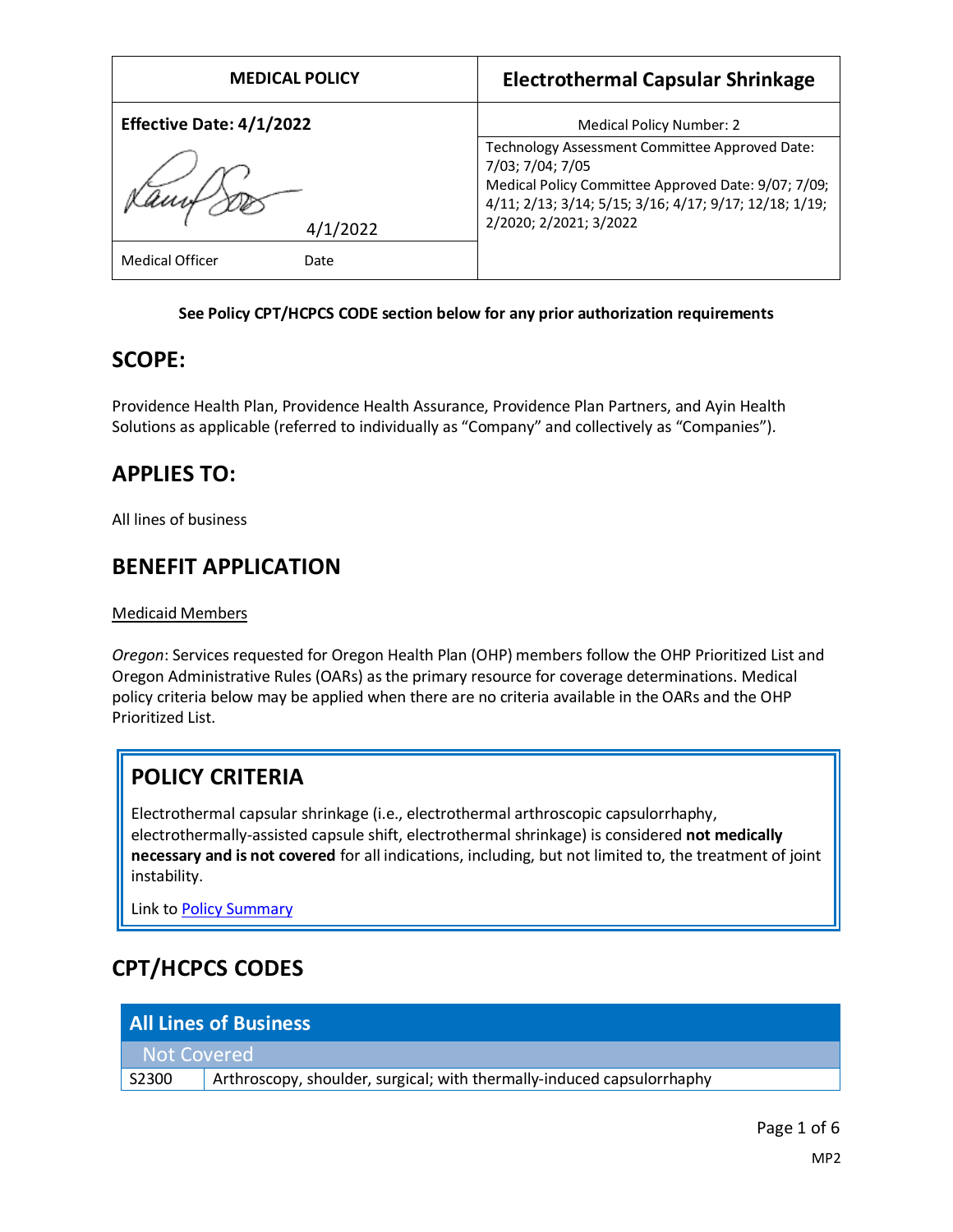| <b>Unlisted Codes</b>                                                                                                                                                                            |  |
|--------------------------------------------------------------------------------------------------------------------------------------------------------------------------------------------------|--|
| All unlisted codes will be reviewed for medical necessity, correct coding, and pricing at the<br>claim level. If an unlisted code is billed related to services addressed in this policy then it |  |
| will be denied as Not Covered.                                                                                                                                                                   |  |
| Unlisted procedure, arthroscopy<br>29999                                                                                                                                                         |  |

## **DESCRIPTION**

#### **Joint Instability**

Joint instability occurs when these tissues weaken and no longer hold bones in proper place.<sup>1</sup> Instability is commonly due to injury (e.g., dislocation), overuse, or multidirectional instability (i.e., being "double jointed"). Symptoms of joint instability include pain, repeated dislocation, tenderness, or a feeling that the joint "gives out". Conservative treatment includes rest, splinting, or anti-inflammatory drugs; however, surgery may be required to repair the joint, ligament, or tendon if conservative therapy fails.

#### **Electrothermal Arthroscopic Capsulorrhaphy (ETAC)**

ETAC was developed as a minimally invasive alternative to open surgery for treating joint instability. The procedure, "utilizes a radiofrequency probe or laser to deliver nonablative heat, which is intended to cause shrinkage of the collagen fibers comprising the ligaments or joint capsule, thereby tightening the capsule and stabilizing the joint."<sup>1</sup> ETAC is commonly performed as an outpatient procedure and recovery takes 3 to 6 weeks.

### **REVIEW OF EVIDENCE**

A review of the ECRI, Hayes, Cochrane, and PubMed databases was conducted regarding the use of electrothermal arthroscopic capsulorrhaphy (ETAC) as a treatment for joint instability. Below is a summary of the available evidence identified through January 2022.

#### Systematic Reviews

In 2016, Chen and colleagues conducted a systematic review and meta-analysis to evaluate the effects of surgical management on multidirectional instability (MDI).<sup>2</sup> Independent reviewers systematically identified eligible studies, assessed quality, and extracted data. Study authors were also contacted, if necessary, for additional information or data. The primary outcome of interest was recurrent instability, including recurrent subluxation or dislocation. Secondary outcome measures included reoperation, range of motion, and pain.

The final selected studies were pooled into three surgical technique groups: open capsular shift (OCS), arthroscopic capsular plication (ACP), and arthroscopic thermal capsular shrinkage (TCS). The authors identified 36 studies as eligible for inclusion; thus producing a total sample size of 1,053 patients (n=383 OCS, n=326 ACP, n=344 TCS). The results of meta-analysis indicated the TCS group experienced the highest recurrent instability rate (23.9%), compared to the OCS (9.9%) and ACP (6.08%) groups. In regards to reoperation, the TCS group also experienced the highest reoperation rate (16.9%). There was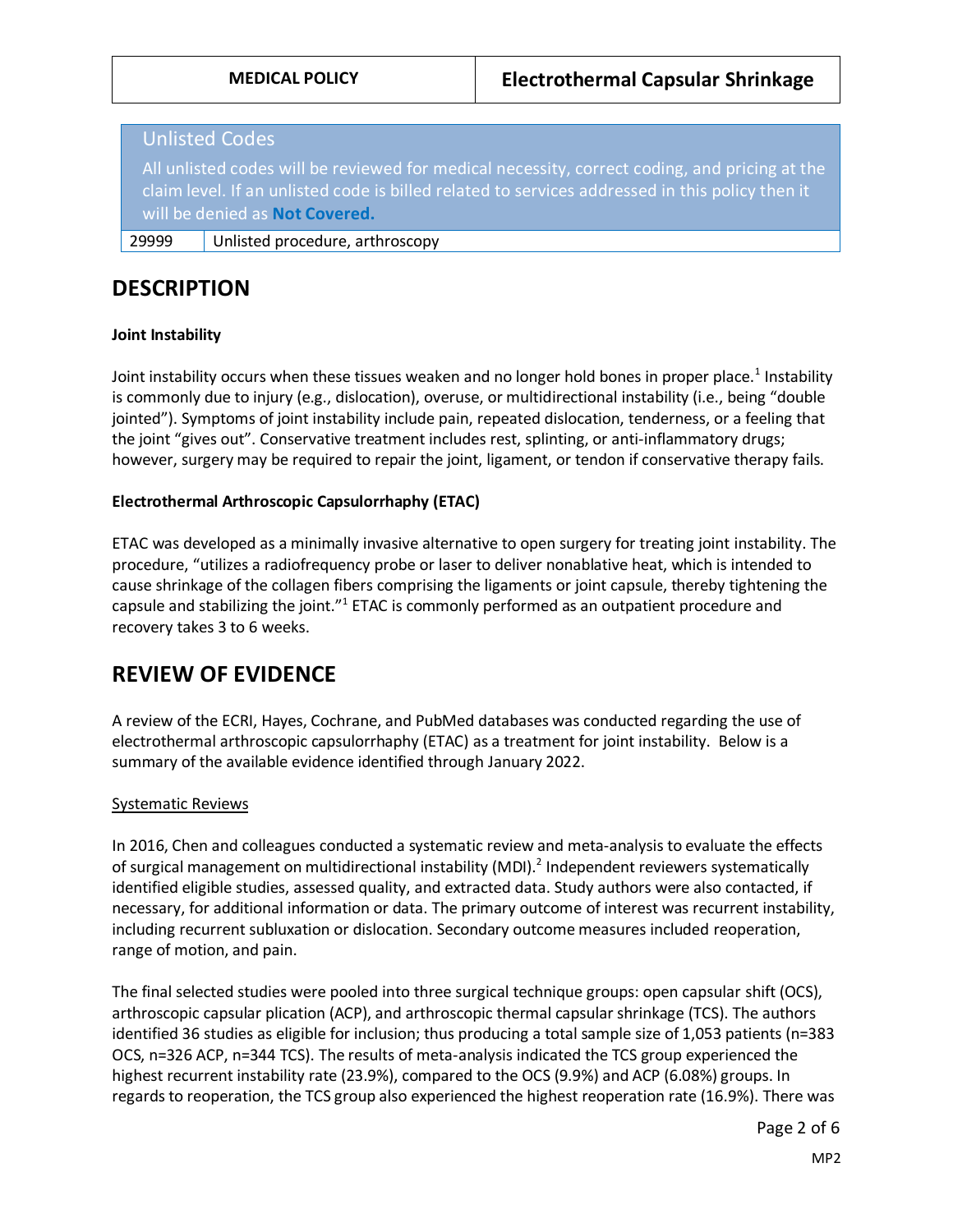insufficient data to permit conclusions for the outcome of range of motion in the TCS groups. Patients in the TCS group reported pain as the main cause of poor outcome scores.

Strengths of this systematic review include the gathering of evidence, assessment of quality, and extraction of data by several independent reviewers, large sample size, contacting study authors for additional information, assessment of heterogeneity, and sensitivity analyses. Limitations were present in the lower methodological quality of some selected studies and the heterogeneity present between studies. The authors concluded, "it is suggestible to avoid thermal capsular shrinkage (TCS) in the treatment of multidirectional instability (MDI)."<sup>2</sup>

#### Randomized Controlled Trials (RCTs)

• In 2016, McRae et al. conducted a RCT to evaluate arthroscopic electrothermal capsulorrhaphy (ETAC) with Bankart repair and isolated arthroscopic Bankart repair for instability of the medial glenohumeral ligament and the anterior band of the inferior glenohumeral ligament. <sup>3</sup> A total of 88 patients were recruited and randomized to receive arthroscopic Bankart repair with (n=44) or without ETAC (n=44). Post-operative follow-up occurred at 3 months, 6 months, 12 months, and 24 months. The primary outcomes of interest were the Western Ontario Shoulder Instability (WOSI) Index, American Shoulder and Elbow Surgeons (ASES) score, the Constant score, and rates of dislocation/subluxation.

A total of 14 patients were lost to follow-up by 24 months. Of the 74 patients remaining, no statistically significant differences were identified between groups at any post-operative follow-up for any of the outcome measures. The results indicated no benefit in patient-reported outcome or recurrence rates using ETAC. The mean WOSI scores at 2 years post-operative were "virtually identical for the two groups."<sup>3</sup> A total of 7 patients in the ETAC group were considered treatment failures.

Methodological strengths included the prospective, multi-center, randomized, controlled design and comparing ETAC to another surgical treatment for joint instability. The extended follow-up analysis was also a methodological strength; however, losses to follow-up occurred so potential bias cannot be excluded. Limitations were identified in the small sample sizes, lack of blinding, and lack of intention-to-treat analysis. Ultimately, the authors concluded, "ETAC could not be shown to provide benefit or detriment when combined with arthroscopic labral repair for traumatic anterior instability of the shoulder."<sup>3</sup>

• In 2014, Mohtadi and colleagues conducted a RCT to evaluate the safety and efficacy of electrothermal arthroscopic capsulorrhaphy (ETAC) compared to open inferior capsular shift (ICS).<sup>4</sup> Patients with joint instability were recruited between 1999 and 2008 from 9 Canadian orthopedic practices. A total of 54 patients were randomized intraoperatively to either ETAC (n=28) or ICS (n=26). Post-operative follow-up occurred at 7 days, 14 days, 6 weeks, 8 weeks, 3 months, 6 months, 12 months, and 24 months. The primary outcome of interest was the difference in disease-specific quality of life at 2 years post-operative (measured using the Western Ontario Shoulder Instability [WOSI] Index). Secondary outcome measures included the American Shoulder and Elbow Surgeons (ASES) score (a shoulder-specific functional assessment tool), and the Constant score (an overall functional assessment of the shoulder).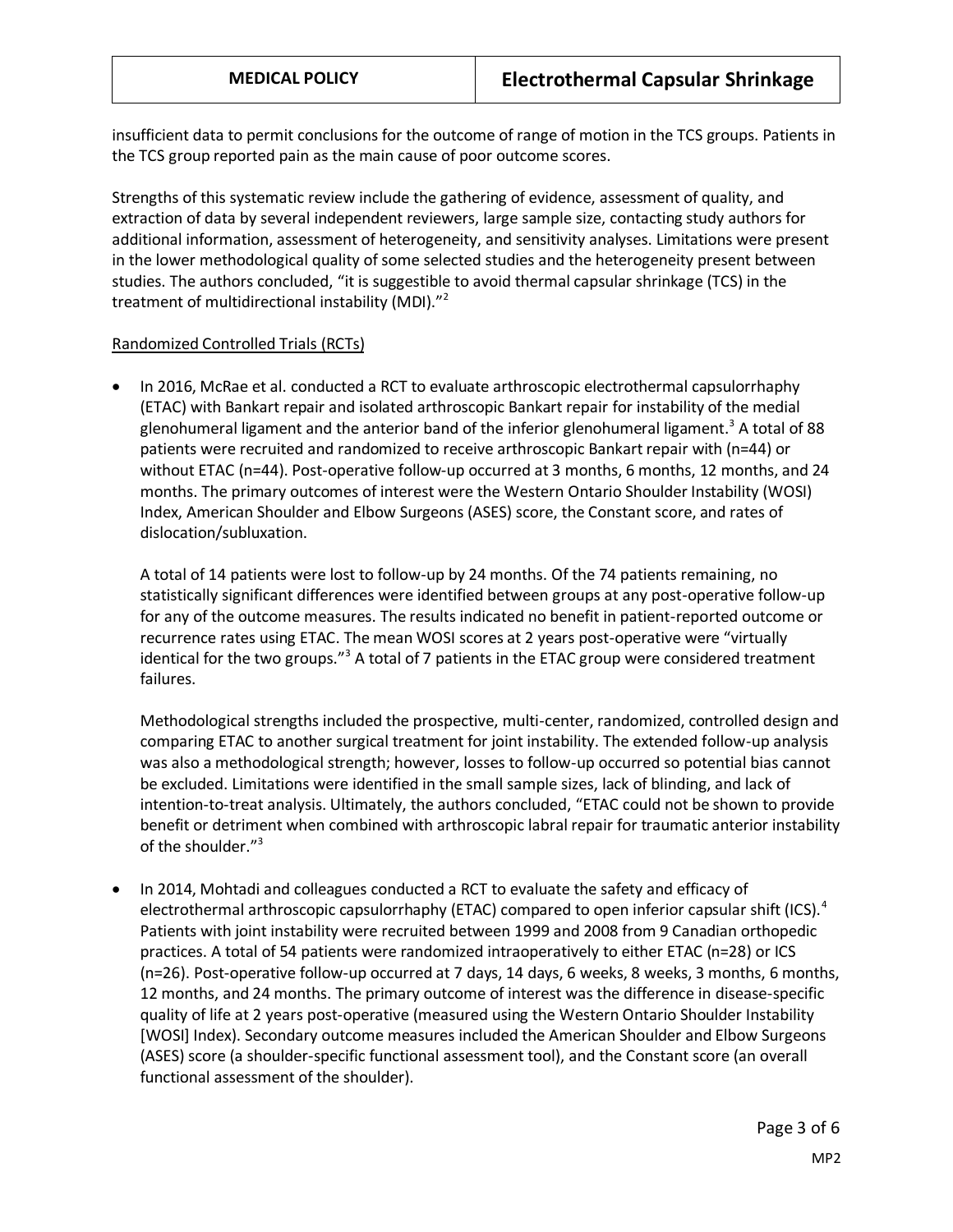The trial was prematurely stopped due to slow recruitment, a high exclusion rate (45.5%), and patients withdrawing (n=3) or declining (n=7) consent. Of the 54 patients who underwent ETAC or ICS, 7 patients (n=3 ETAC and n=4 ICS) were lost to follow-up at 2 years. For all outcomes, both groups showed statistically significant improvements from baseline to 2 years; however, "no statistically or clinically significant differences in mean WOSI Index, ASES, or Constant scores between groups at any postoperative interval."<sup>4</sup> There were also no statistically or clinically significant differences between groups at any postoperative interval for range of motion or recurrent instability.

Methodological strengths of this study include the prospective, multi-center, randomized, controlled design, use of a comparator group, and intention-to-treat analysis. The extended follow-up analysis was also a methodological strength; however, 13% of the original cohort was lost to follow-up so potential bias cannot be excluded. Significant limitations are present in the small sample size, lack of blinding, and early termination of the study. Due to the early termination of recruitment, the sample size was too small for the study to be adequately powered; therefore, bias cannot be excluded. Also, the strict inclusion criteria make the results of this study ungeneralizable to a broader patient population. The authors concluded, "at 2 years postoperatively, quality of life and functional outcomes between groups were not clinically different."<sup>4</sup>

## <span id="page-3-0"></span>**EVIDENCE SUMMARY**

The current evidence indicates electrothermal arthroscopic capsulorrhaphy (ETAC) is not an effective treatment of joint instability. Identified studies did not demonstrate a statistically or clinically significant difference between treatment groups. In addition, the systematic review by Chen et al. noted a higher rate of joint instability with ETAC compared to other standard of care treatments.

## **CLINICAL PRACTICE GUIDELINES**

No evidence-based clinical practice guidelines were identified that specifically addressed electrothermal arthroscopic capsulorrhaphy (ETAC) for the treatment of joint instability. However, in 2010 the American Association of Orthopedic Surgeons (AAOS) released a statement regarding ETAC that concluded the following:

"Early short-term results with thermal capsulorrhaphy were encouraging, and the procedure rapidly gained in popularity. However, more recent results with patients over a longer follow-up period have shown a much higher failure rate than was first seen. Also, more complications have been reported. As a result, doctors are performing thermal capsular shrinkage less frequently."<sup>5</sup>

# **CENTERS FOR MEDICARE & MEDICAID SERVICES (CMS)**

As of 2/16/2022, no Centers for Medicare & Medicaid (CMS) coverage guidance was identified which addresses electrothermal capsular shrinkage.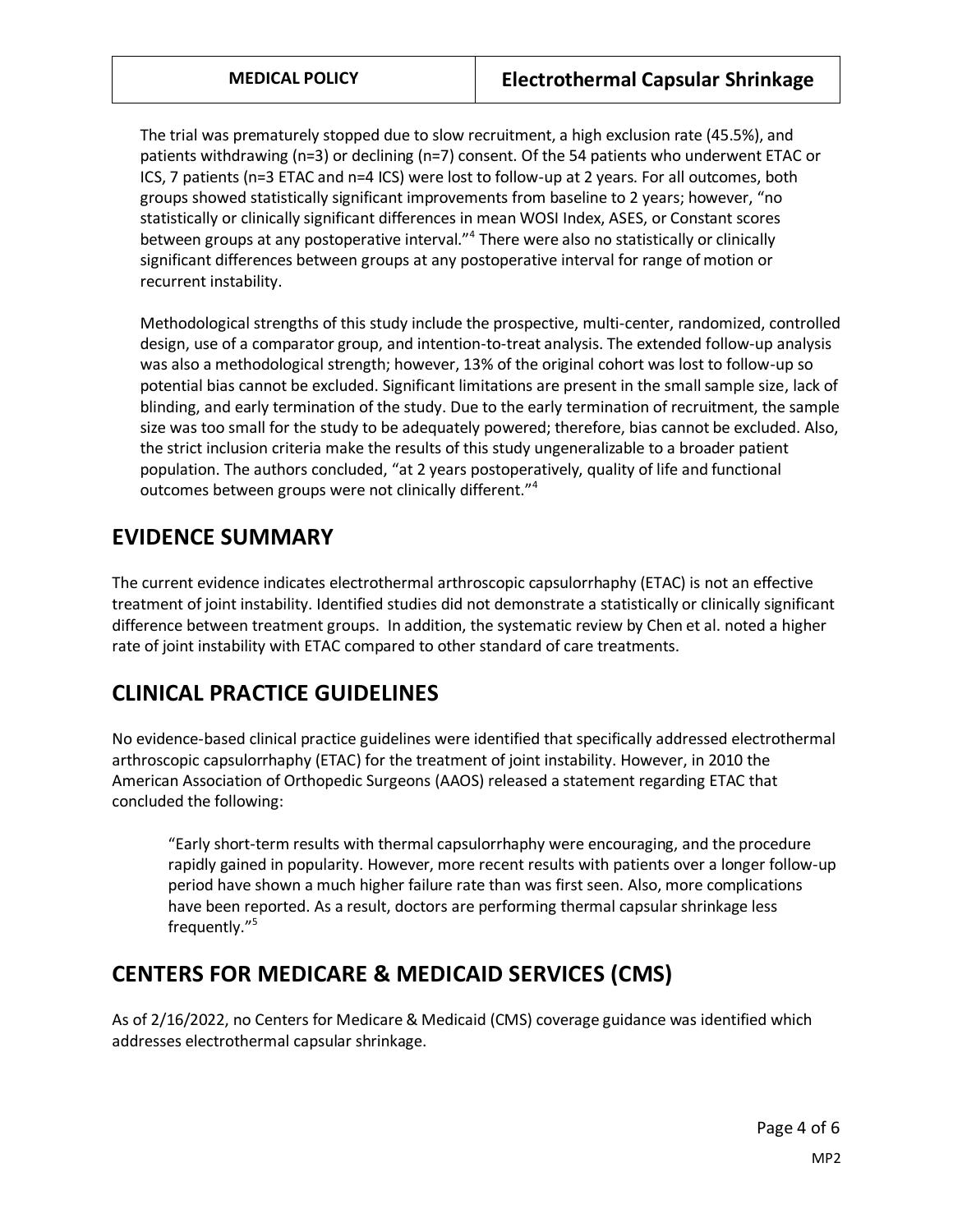### **INSTRUCTIONS FOR USE**

Company Medical Policies serve as guidance for the administration of plan benefits. Medical policies do not constitute medical advice nor a guarantee of coverage. Company Medical Policies are reviewed annually and are based upon published, peer-reviewed scientific evidence and evidence-based clinical practice guidelines that are available as of the last policy update. The Companies reserve the right to determine the application of Medical Policies and make revisions to Medical Policies at any time. Providers will be given at least 60-days notice of policy changes that are restrictive in nature.

The scope and availability of all plan benefits are determined in accordance with the applicable coverage agreement. Any conflict or variance between the terms of the coverage agreement and Company Medical Policy will be resolved in favor of the coverage agreement.

### **REGULATORY STATUS**

#### U.S. Food and Drug Administration (FDA)

Electrothermal arthroscopic capsulorrhaphy is a procedure, and therefore is not regulated by the FDA. However, the thermal probe device used during the surgery is under FDA regulation. Several thermal probe devices have been granted 510(k) approval, including, but not limited to:

- Arthrocare System 2000 CAPS® X ArthroWand® (Arthrocare Corporation, Sunnyvale, CA)
- Oratec ORA-50 Electrothermal System and Accessories (Oratec Interventions, Menlo Park, CA)
- VAPR™ TC Electrode (Mitek Products, Norwood, MA)
- VULCAN® EAS® Electrothermal Arthroscopy System and Accessories (Smith and Nephew, Memphis, TN)

More information regarding these devices can be found by searching the FDA 510(k) database for product code GEI and GEX.<sup>6</sup>

#### Mental Health Parity Statement

Coverage decisions are made on the basis of individualized determinations of medical necessity and the experimental or investigational character of the treatment in the individual case. In cases where medical necessity is not established by policy for specific treatment modalities, evidence not previously considered regarding the efficacy of the modality that is presented shall be given consideration to determine if the policy represents current standards of care.

### **REFERENCES**

- 1. Hayes. Thermal Capsulorrhaphy For Shoulder Instability. Published 10/4/2006. Archived 11/3/2011. [https://evidence.hayesinc.com/report/dir.ther0005.](https://evidence.hayesinc.com/report/dir.ther0005) Accessed 12/29/2020.
- 2. Chen D, Goldberg J, Herald J, Critchley I, Barmare A. Effects of surgical management on multidirectional instability of the shoulder: a meta-analysis. *Knee surgery, sports traumatology, arthroscopy : official journal of the ESSKA.* 2016;24(2):630-639.